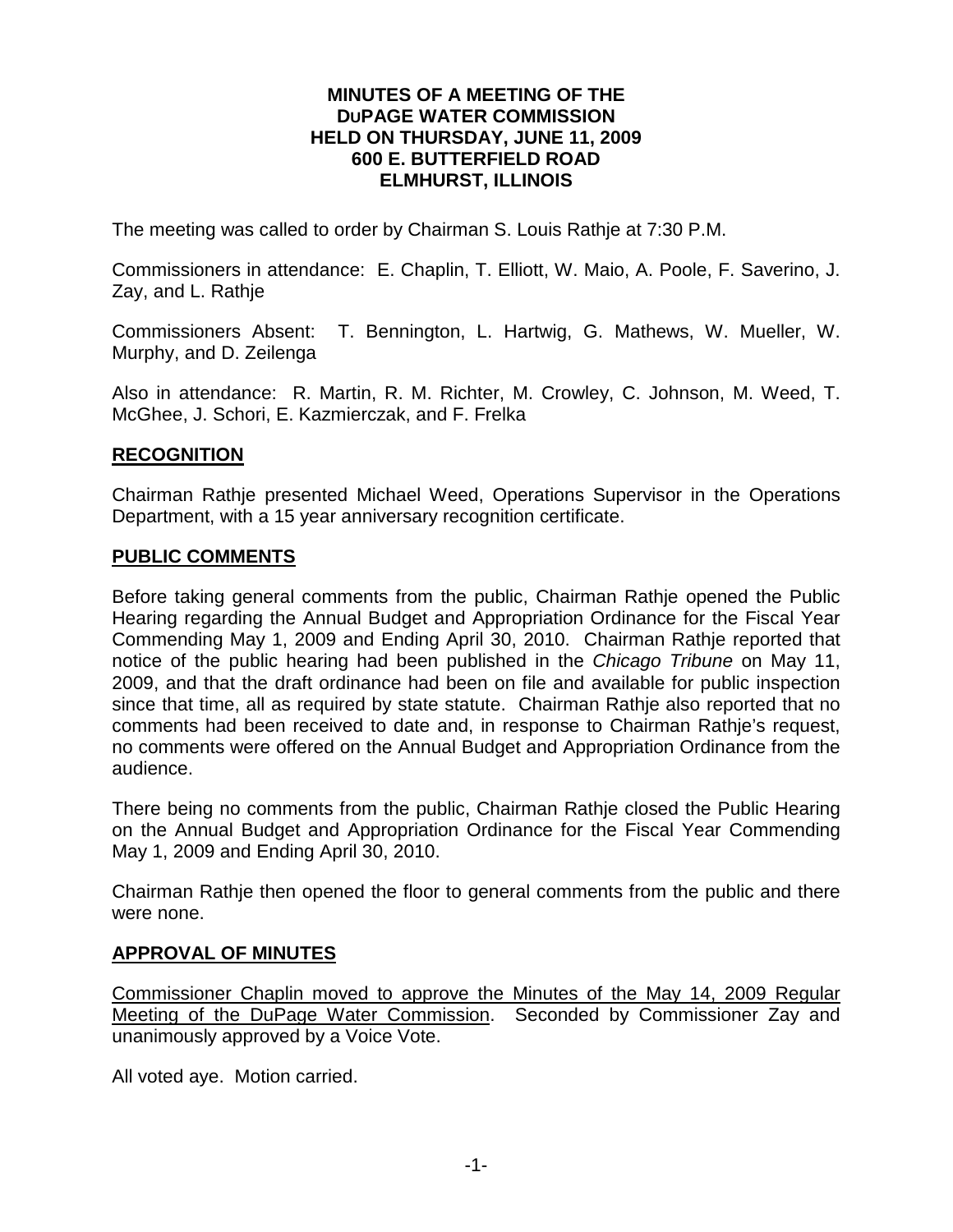Commissioner Chaplin moved to approve the Executive Session Minutes of the May 14, 2009 Regular Meeting of the DuPage Water Commission. Seconded by Commissioner Zay and unanimously approved by a Voice Vote.

All voted aye. Motion carried.

### **TREASURER'S REPORT**

After Commissioner Saverino reported that the Financial Administrator would be making the Treasurer's Report in the absence of Treasurer Thorn, Commissioner Saverino inquired whether any Commissioner had any objection to the permanent hiring of the current temporary accounting clerk for the vacant accountant's position even though it would involve payment of a fee to the temporary staffing agency. General Manager Martin explained that Financial Administrator Richter was able to negotiate a reduction in the permanent placement fee from 50% to 30% of the yearly starting salary and that the currently temporary clerk performed well over the course of the past several months and seemed to be a good fit.

There being no objections, Financial Administrator Richter presented the Treasurer's Report for the month of May 2009 which showed receipts of \$6,560,444.00, disbursements of \$17,370,613.00, and a cash and investment balance of \$68,401,281.00.

Commissioner Zay questioned the substantial decrease in the Government Money Market Fund account balance. Financial Administrator Richter explained that it was a matter of timing related to the annual debt service payment on the Commission's Revenue Bonds and the need to maintain a certain amount of liquidity prior to the May 1 due date for such payment.

Commissioner Elliott moved to accept the May 2009 Treasurer's Report. Seconded by Commissioner Zay and unanimously approved by a Voice Vote.

All voted aye. Motion carried.

### **COMMITTEE REPORTS**

#### **Administration Committee**

None

### **Engineering & Construction Committee**

No meeting due to lack of a quorum.

### **Finance Committee**

No meeting due to lack of a quorum.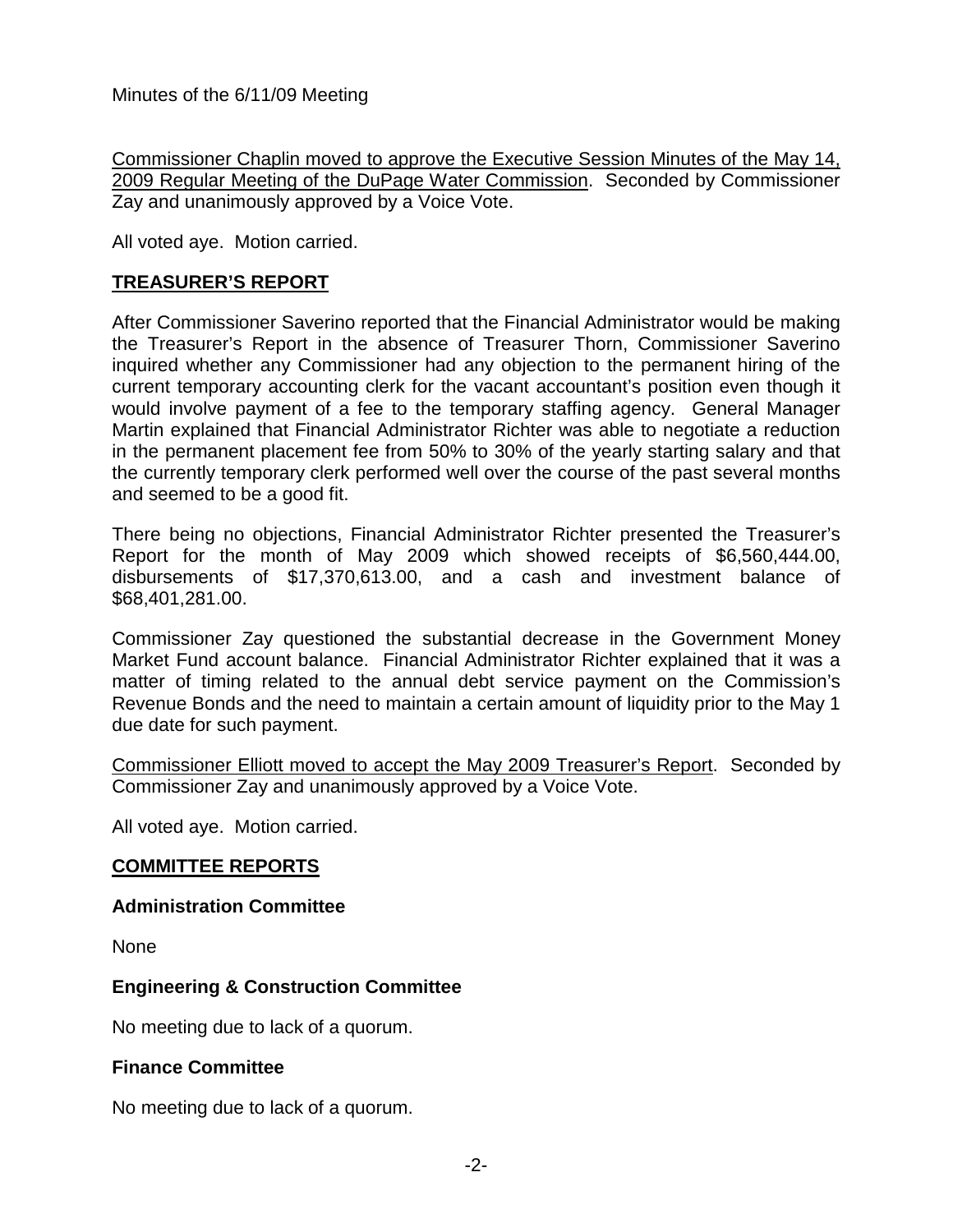# **CHAIRMAN'S REPORT**

Chairman Rathje began his report by asking General Manager Martin to report on the retirement party that was held in honor of former Commissioner Joe Devlin. General Manager Martin started by noting how actively involved Mr. Devlin was in bringing water to the residents of DuPage County and how grateful Mr. Devlin was when he was presented with Resolution No. R-29-09: A Resolution of Acclamation for Former Commissioner Joseph Devlin. General Manager Martin further noted that there were several former Commissioners also attending the dinner and how nice it was to see everyone.

Chairman Rathje then referenced the annual Commissioner holiday party and asked whether the Commissioners present thought it worthwhile to continue with the rapport building event, noting the approximately \$2,100 budgeted cost for the employee holiday lunch and the approximately \$4,700 budgeted cost for the Commissioner dinner.

Commissioner Chaplin stated that she was opposed to proceeding with either of the events in light of the current economy, but later limited her opposition to the Board party. Commissioner Elliott urged that the employee lunch be continued but offered that the Commissioner dinner could be canceled or restructured as a pay-your-own-way event. Commissioner Saverino commented that he would like both events to continue but that he had no objection to Commissioner Elliott's suggestion of restructuring the Board's dinner as a pay-your-own-way event or, in the alternative, as a pay-your-ownalcoholic beverage event. Commissioner Zay had no objection to the parties. Commissioner Poole agreed with Commissioner Chaplin because of the economy. Commissioner Maio advised that he would like both events to continue but that he had no objection to Commissioner Saverino's suggestion of restructuring the Board's dinner as a pay-your-own-alcoholic beverage event.

After Commissioner Elliott summarized that the consensus appeared to be continuing with the staff holiday lunch and, with a cash bar, the annual holiday Board dinner party, Chairman Rathje requested that staff contact the absent Commissioners for their opinion on the matter.

Chairman Rathje concluded his report by referencing an email sent by Commissioner Chaplin to Financial Administrator Richter regarding operating losses and noting that he had directed General Manager Martin to hold the response for the Board meeting in order to allow all Commissioners to hear the answer "live" and to adhere to the Board's prior request that staff eliminate or, at least, avoid Supplemental Board packets. Commissioner Chaplin agreed, noting the additional benefit of having the response "on the record."

In response to Commissioner Chaplin's questions, Financial Administrator Richter explained that part of the operating loss is attributable to depreciation of \$6.5 million which is a non-cash item. Financial Administrator Richter suggested that the 5YR Plan forecast (page 3) should be reviewed rather than the audited financials, since it includes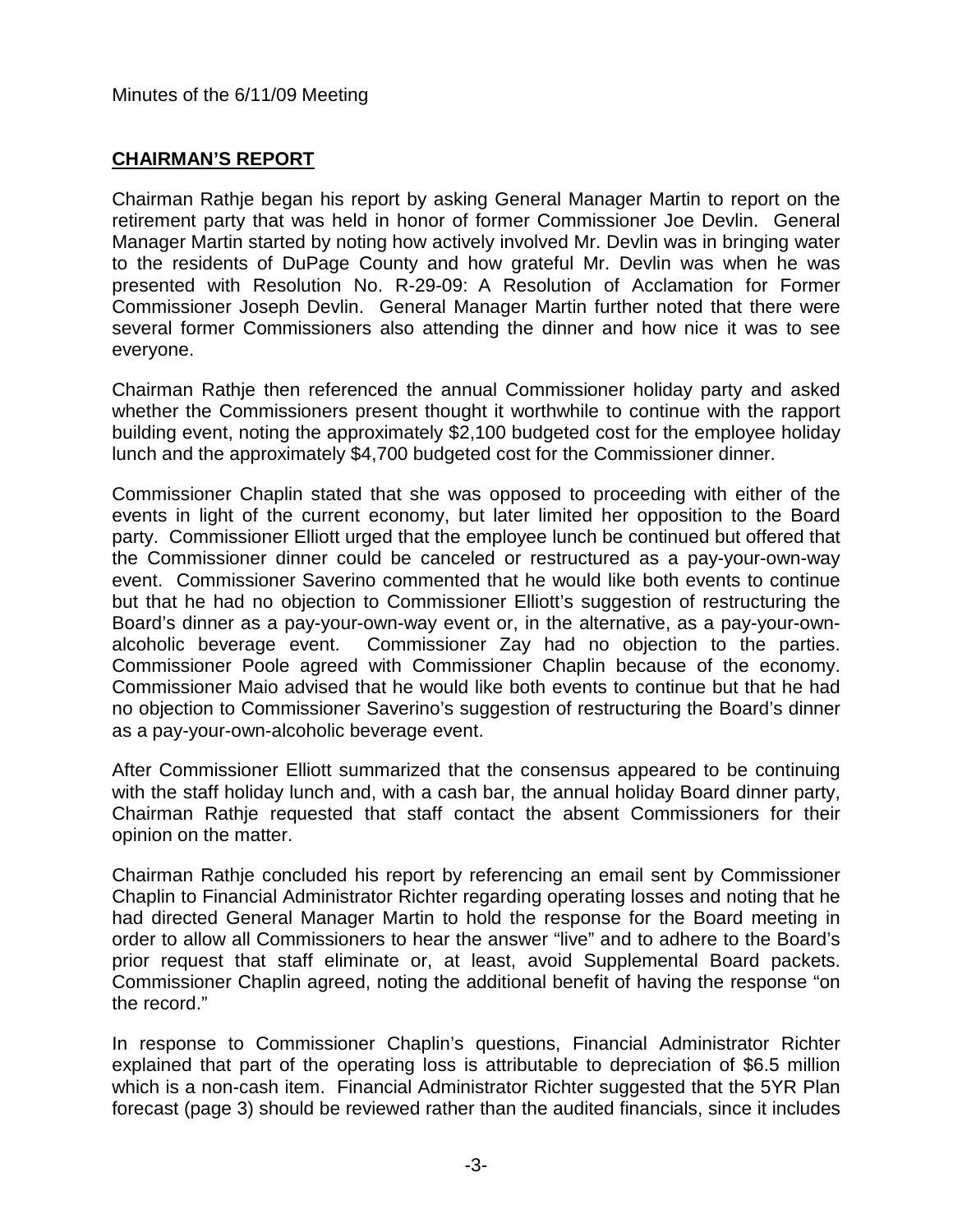all cash expenditures including principal payments for the general obligation bonds, revenue bonds and capital expenditures.

Before moving onto the next Agenda item, Commissioner Maio confirmed that Commissioners were not prohibited from asking staff oral or written questions at any time, though Commission Maio did note that it would be unfair to staff to have to try to answer complicated questions from Commissioners without having adequate time to prepare thorough responses.

## **MAJORITY OMNIBUS VOTE AGENDA**

Commissioner Chaplin requested that Ordinance No. O-7-09 be removed from the Majority Omnibus Vote Agenda for separate consideration.

Commissioner Elliott moved to adopt Ordinance No. O-8-09: An Ordinance Determining the Prevailing Rate of Wages in DuPage County and Cook County. Seconded by Commissioner Saverino and unanimously approved by a Roll Call Vote:

Ayes: E. Chaplin, T. Elliott, W. Maio, A. Poole, F. Saverino, J. Zay, and L. Rathje

Nays: None

Absent: T. Bennington, L. Hartwig, G. Mathews, W. Mueller, W. Murphy, and D. Zeilenga

Commissioner Saverino moved to adopt Ordinance No. O-7-09: Annual Budget and Appropriation Ordinance for the Fiscal Year Commencing May 1, 2009 and Ending April 30, 2010. Seconded by Commissioner Poole and failed for lack of an approving majority:

Ayes: T. Elliott, W. Maio, A. Poole, F. Saverino, J. Zay, and L. Rathje

Nays: E. Chaplin

Absent: T. Bennington, L. Hartwig, G. Mathews, W. Mueller, W. Murphy, and D. Zeilenga

The Staff Attorney advised that because the motion failed to garner a concurrence of a majority of the appointed Commissioners or a minimum of seven votes, a new public hearing would have to be noticed, and a special meeting called, to approve the Annual Budget and Appropriation Ordinance before the July 31, 2009, statutory deadline. In order to avoid having to re-notice a public hearing and call a special meeting to approve the Annual Budget and Appropriation Ordinance, and after confirming with the Staff Attorney that an abstention vote would be counted as concurring in the vote of the majority of those who did vote on the question, Commissioner Chaplin agreed to reconsider her vote at Commissioner Maio's suggestion.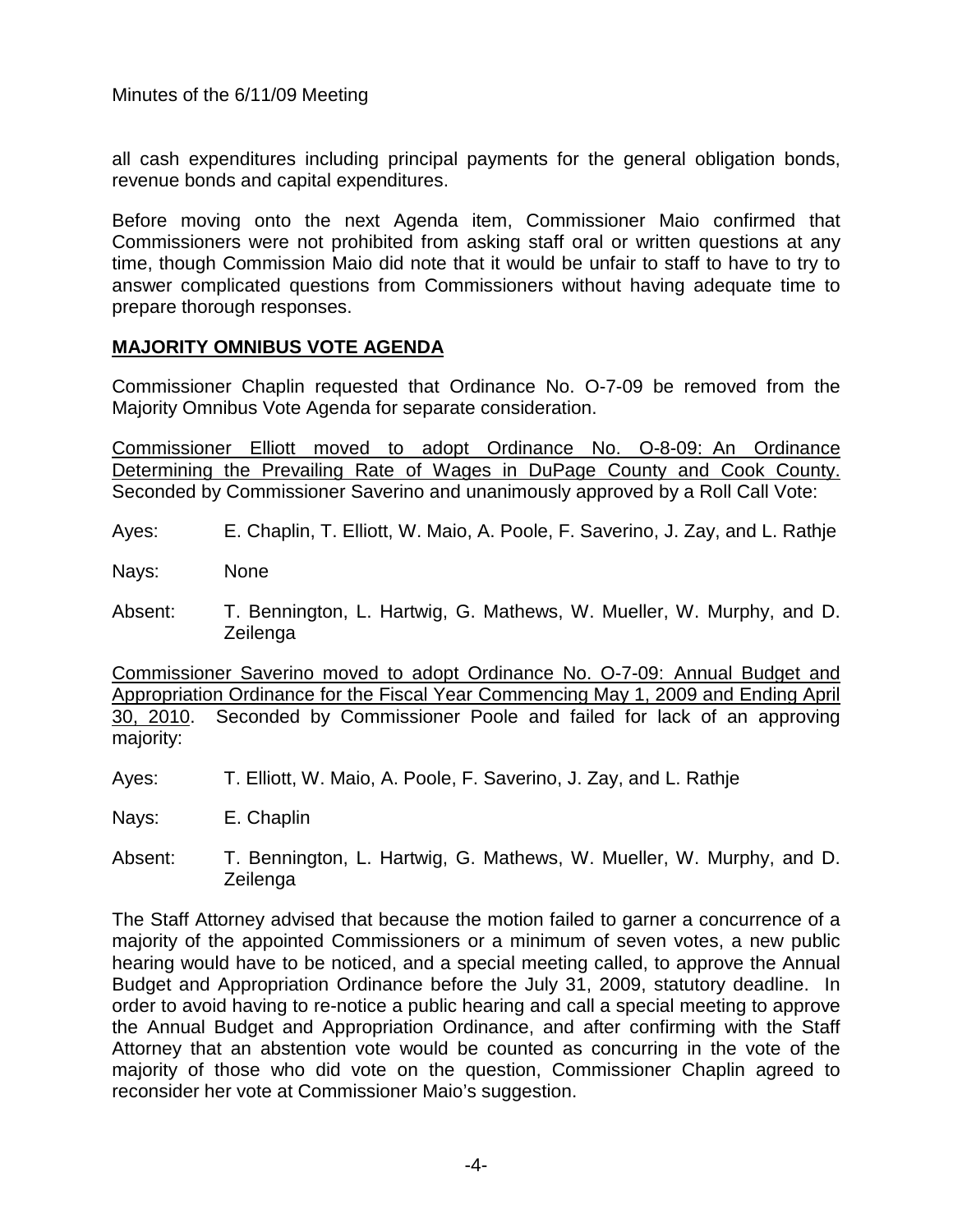Commissioner Chaplin moved to reconsider the vote on Ordinance No. O-7-09: Annual Budget and Appropriation Ordinance for the Fiscal Year Commencing May 1, 2009 and Ending April 30, 2010. Seconded by Commissioner Zay and unanimously approved by a Voice Vote.

All voted aye. Motion carried.

Commissioner Maio moved to adopt Ordinance No. O-7-09: Annual Budget and Appropriation Ordinance for the Fiscal Year Commencing May 1, 2009 and Ending April 30, 2010. Seconded by Commissioner Saverino and approved by a Roll Call Vote:

- Ayes: T. Elliott, W. Maio, A. Poole, F. Saverino, J. Zay, and L. Rathje
- Nays: None
- Abstain: E. Chaplin
- Absent: T. Bennington, L. Hartwig, G. Mathews, W. Mueller, W. Murphy, and D. Zeilenga

### **SUPER/SPECIAL MAJORITY OMNIBUS VOTE AGENDA**

After the Staff Attorney advised that the none of the items listed on the Super/Special Omnibus Vote Agenda could be approved because only two Commissioners appointed by the Mayors were in attendance, Resolution No. R-34-09: A Resolution Approving and Ratifying Certain Work Authorization Orders Under Quick Response Contract QR-8/08 at the June 11, 2009, DuPage Water Commission Meeting and Resolution No. R-35-09: A Resolution Approving and Ratifying Certain Contract Change Orders at the June 11, 2009, DuPage Water Commission Meeting failed for lack of an approving motion.

### **OLD BUSINESS**

Commissioner Elliott moved to approve the appointment of S. Louis Rathje as Chairman of the DuPage Water Commission. Seconded by Commissioner Chaplin and approved by a Voice Vote.

All voted aye. Motion carried.

### **NEW BUSINESS**

None

### **ACCOUNTS PAYABLE**

Commissioner Zay moved to exclude the Holland & Knight invoice from the Accounts Payable and to approve the Accounts Payable, as so revised, in the amount of